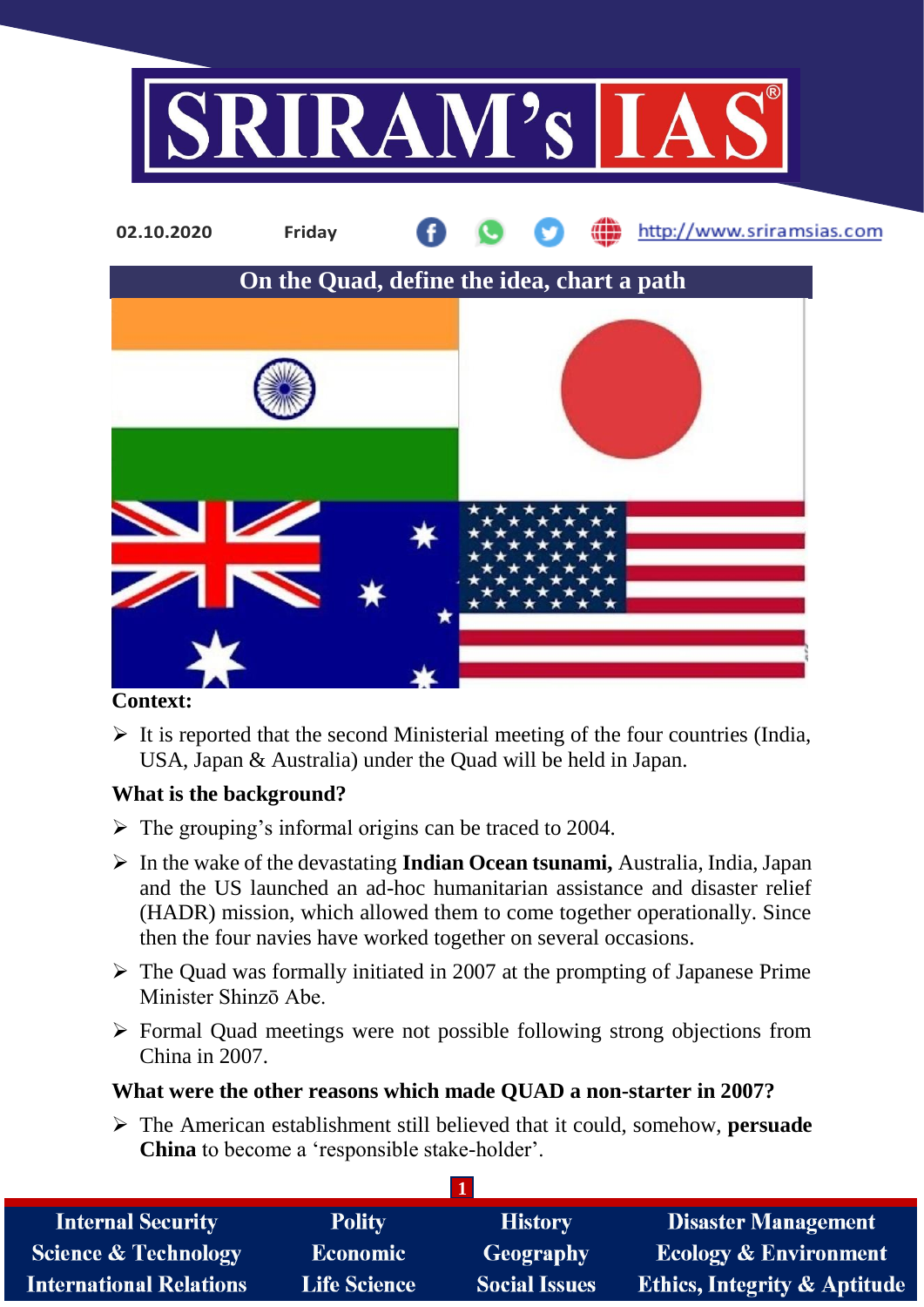

**02.10.2020 Friday**

- http://www.sriramsias.com
- **US also required Chinese goodwill** in dealing with America's priorities the nuclear issue with North Korea and Iran, and the War on Terror – and did not want to antagonize China with QUAD.
- $\triangleright$  Japan and Australia were riding the China Boom to prosperity.
- $\triangleright$  If India was ambivalent at the time, it was because this mirrored the uncertainties of others.
- $\triangleright$  As a result, the idea merely remained on the table and there was no clearly enunciated concept or proposed structures.

# **What was the real intention behind China's objection?**

- $\triangleright$  The Chinese, however, labelled it as an Asian version of the North Atlantic Treaty Organization.
- $\triangleright$  The real reason for China's hyper-reaction was out of concern that such a grouping would "out" China's plans for naval expansion by focusing on the Indo-Pacific maritime space.
- $\triangleright$  China was hoping that its naval build-up might slip under the radar if QUAD become a non-starter because the Americans were distracted by continental challenges including Russia, Afghanistan and Iran, and would not look seaward.

## **What happened once the idea of Quad 1.0 had died down?**

- $\triangleright$  China gained in confidence to reveal its hand.
- It advanced a new claim the **Nine-Dash Line** in the South China Sea.
- $\triangleright$  China undertook the rapid kind of warship building activity reminiscent of Germany before 1914.
- $\triangleright$  China built its first overseas base in Djibouti.
- $\triangleright$  It also started systematically to explore the surface and sub-surface environment in the Indian Ocean beyond the Malacca Straits.

## **What led to revival of QUAD 2.0?**

 $\triangleright$  The manner of China's dismissal of the Arbitral Award in the dispute with the Philippines on the South China Sea and brazen militarization of islands by China once again brought the four countries onto the same page.

| <b>Internal Security</b>        | <b>Polity</b>       | <b>History</b>       | <b>Disaster Management</b>              |  |  |  |
|---------------------------------|---------------------|----------------------|-----------------------------------------|--|--|--|
| <b>Science &amp; Technology</b> | <b>Economic</b>     | <b>Geography</b>     | <b>Ecology &amp; Environment</b>        |  |  |  |
| <b>International Relations</b>  | <b>Life Science</b> | <b>Social Issues</b> | <b>Ethics, Integrity &amp; Aptitude</b> |  |  |  |